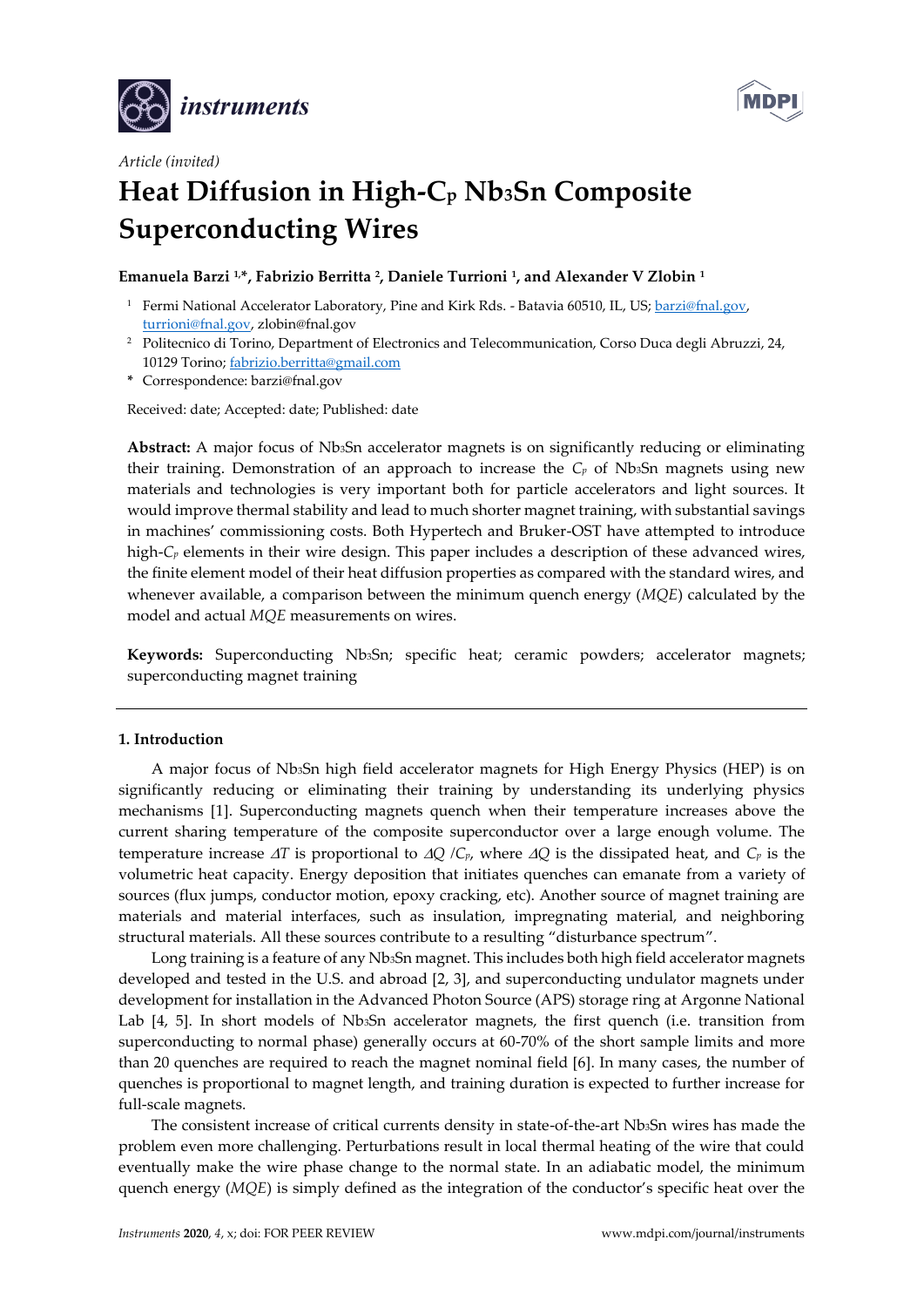temperature margin within the superconducting state. The idea to reduce the *MQE* by inserting high specific heat (high-*Cp*) elements in superconducting wires dates to 1960 [7]. In the mid-2000s, a considerable improvement of stability to pulsed disturbances was obtained for NbTi windings, when distributing large heat capacity substances on the conductor during winding [8, 9]. The windings were brushed with CeCu<sub>6</sub> and HoCu<sub>2</sub> in the form of powders with 50-70  $\mu$ m grain size and volumetric content of 3 to 6%. The powders were mixed with epoxy resin and the "wet-winding" process was used. The tests were performed with both small NbTi coils made of wire and larger windings made of Rutherford-type cable. The minimum quench energies of the mixed coils were several times higher than for the clean ones. It was found that the efficiency of the wet-winding with the large heat capacity powders was greatest for temperature diffusion times much smaller than the disturbance pulse duration. Nb3Sn is an intermetallic type II superconductor with a critical temperature *Tc0* of 18.3 K and upper critical field *Bc20* up to 30 T. For comparison, NbTi has a *Tc0* of 9.8 K and *Bc20* of 14.5 T. Demonstration of an approach to increase the *C<sup>p</sup>* of Nb3Sn magnets using new materials and technologies is very important both for particle accelerators and light sources. It would improve thermal stability and lead to much shorter magnet training, with substantial savings in machines' commissioning costs.

In standard Internal Tin Nb3Sn composite round wires, each superconducting subelement is composed of a Sn rod surrounded by Nb, enclosed in a Cu sheath. In the Restack-Rod-Process (RRP®) by Bruker-OST, the Nb is itself composed of dozens of microfilaments [10]. In the Tin-in-Tube by Hypertech, the Nb is in the form of hexagonal tubes [11]. In both cases, the superconducting subelements are positioned in a normal low resistance matrix to ensure some stability with respect to flux jumps and protection in case of quenching. Once the hexagonal Nb-Sn-Cu subelements and Cu rods are stacked into a Cu can to compose a billet, the billet is then drawn down into a wire of a specific size. The composite Nb-Sn-Cu subelements become superconducting Nb3Sn and bronze replaces the Sn after high temperature heat treatment in inert gas. An example of a 150/169 wire cross section before heat treatment is shown in Fig. 1, left. The number 150 refers to the sum of superconducting elements in the wire, whereas 169 is the maximum value that could be achieved without the internal Cu hexagon. The main advantages of the Cu matrix are the high thermal conductivity and the high specific heat. The former enhances heat transfer away from the filaments, while the latter promotes the absorption of a large fraction of heat and decreases Joule heating as the superconductor loses its superconductor capability. Induced eddy currents by time-dependent fields are reduced by twisting the filaments; this solution also improves stability to flux jumps. To obtain the required current in a Rutherford cable, several strands are connected in parallel and twisted or transposed along the axial direction (Fig. 1, right). The strands in the Rutherford cable are not insulated from each other for letting the current redistribute in the case of localized defects or quenches [12].

Both Hypertech and Bruker-OST have attempted to introduce high-*C<sup>p</sup>* elements in their wire design [13]. This paper includes a description of these advanced wires, the finite element model of their heat diffusion properties as compared with the standard wires, and whenever available, a comparison between the *MQE* calculated by the model and actual *MQE* measurements on wires.



**Figure 1.** Left: Cross section before heat treatment of 150/169 Nb3Sn wire of the Restacked Rod Process® type [10]. Right: Cross section of 28-strand Rutherford cable [12].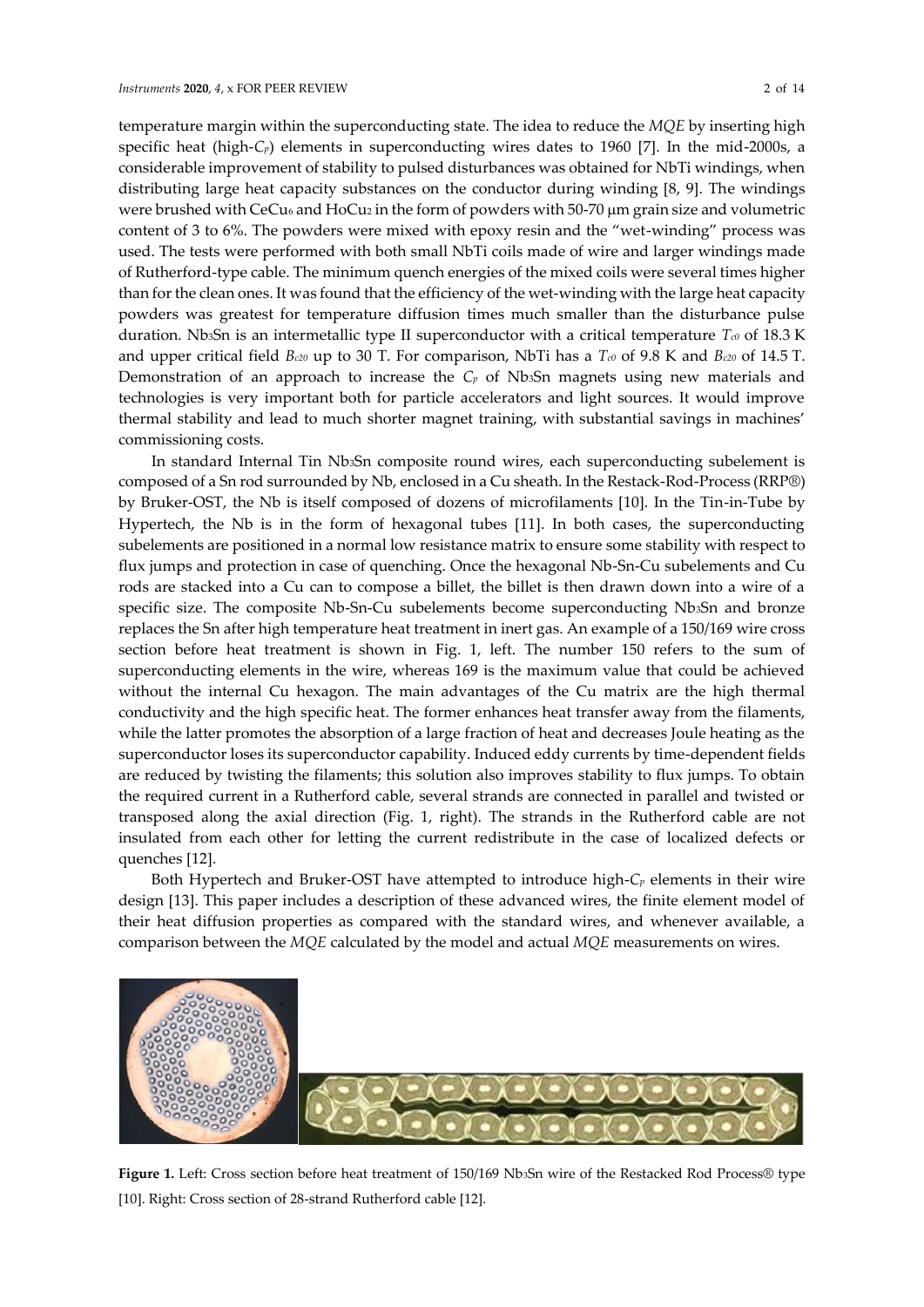Examples of the two high- $C_p$  composite wires that were modeled for thermal diffusion are shown in Fig. 2. In both cases, some of the superconducting and Cu hexagons in the billet were replaced by Cu tubes containing a mixture of Cu and Gd2O3 ceramic powders. It is known that Gd2O3 has a high specific heat at low temperatures, e.g. the monoclinic structure shows a peak at 3.8 K [14]. Cu powder is added to the composite to enhance thermal diffusivity among the high-*C<sup>p</sup>* particles and to soften the high-*C<sup>p</sup>* element for drawing. The Hypertech wire had 12 high-*C<sup>p</sup>* subelements, 6 larger at the center, and 6 smaller at the outer corners. The Bruker-OST wire had 24 high-*C<sup>p</sup>* subelements all placed on the outermost row to provide a more efficient interception of the heat flux from the wire surface. Hypertech used a Cu powder of -325 mesh and nano Gd2O3 powder, with a Cu:Gd2O3 mass ratio of 1:2. Bruker-OST experimented first within a range of Cu:Gd2O3 mass ratios and Cu tube thicknesses and eventually selected a  $Cu:Gd<sub>2</sub>O<sub>3</sub>$  mass ratio of 4:1. After restacking and drawing, the Hypertech wire was produced in short lengths down to 0.7 mm, whereas the Bruker-OST billet began to break extensively at a wire size of 4.1 mm. Since the *MQE* of the Hypertech wire had been previously tested [13, 15], finite element modeling of the actual wire was used to verify the model against the data. The Bruker-OST layout was instead used to study the thermal efficiency of the high-*C<sup>p</sup>* tubes when arranged in a variety of different geometrical configurations.

# **Cu tubes with Cu/Gd2O3 powderBE** 90 50

**Figure 2.** Left: Cross section before heat treatment of the high-*C<sup>p</sup>* 48/61 Nb3Sn wire of the Sn-in-Tube type by Hypertech [13]. Right: Cross section of the high-*C<sup>p</sup>* 36/61 Nb3Sn wire of the RRP type by Bruker-OST.

# **3. Experimental Setups and Methods**

# *3.1. Sample Heat Treatment and Critical Current Measurement*

To commission an upgraded *MQE* measurements system several Nb3Sn wire samples were used. In preparation to heat treatment in inert Argon, approximately 2 m long samples of Nb3Sn composite wire are wound on grooved cylindrical Ti-alloy (Ti-6Al-4V) barrels and held in place by two removable Ti-alloy end rings. The thermal cycles are performed in 3-zone controlled tube furnaces with a 12" long temperature homogeneity volume. Calibrated and ungrounded K-type thermocouples are used to monitor the accuracy and homogeneity of the reaction temperatures.

After heat treatment, the Ti-alloy end rings are removed from the Ti-alloy barrels and replaced by Cu rings. Voltage-current (*V-I*) characteristics are measured in boiling He at 4.2 K, in a transverse magnetic field. In standard wire critical current, or *Ic*, measurements, three pairs of voltage taps are used. Two pairs are placed along the center of the spiral sample 50 cm and 75 cm apart, and one pair at the Cu leads to be used for quench protection. The *I<sup>c</sup>* was determined from the *V-I* curve using the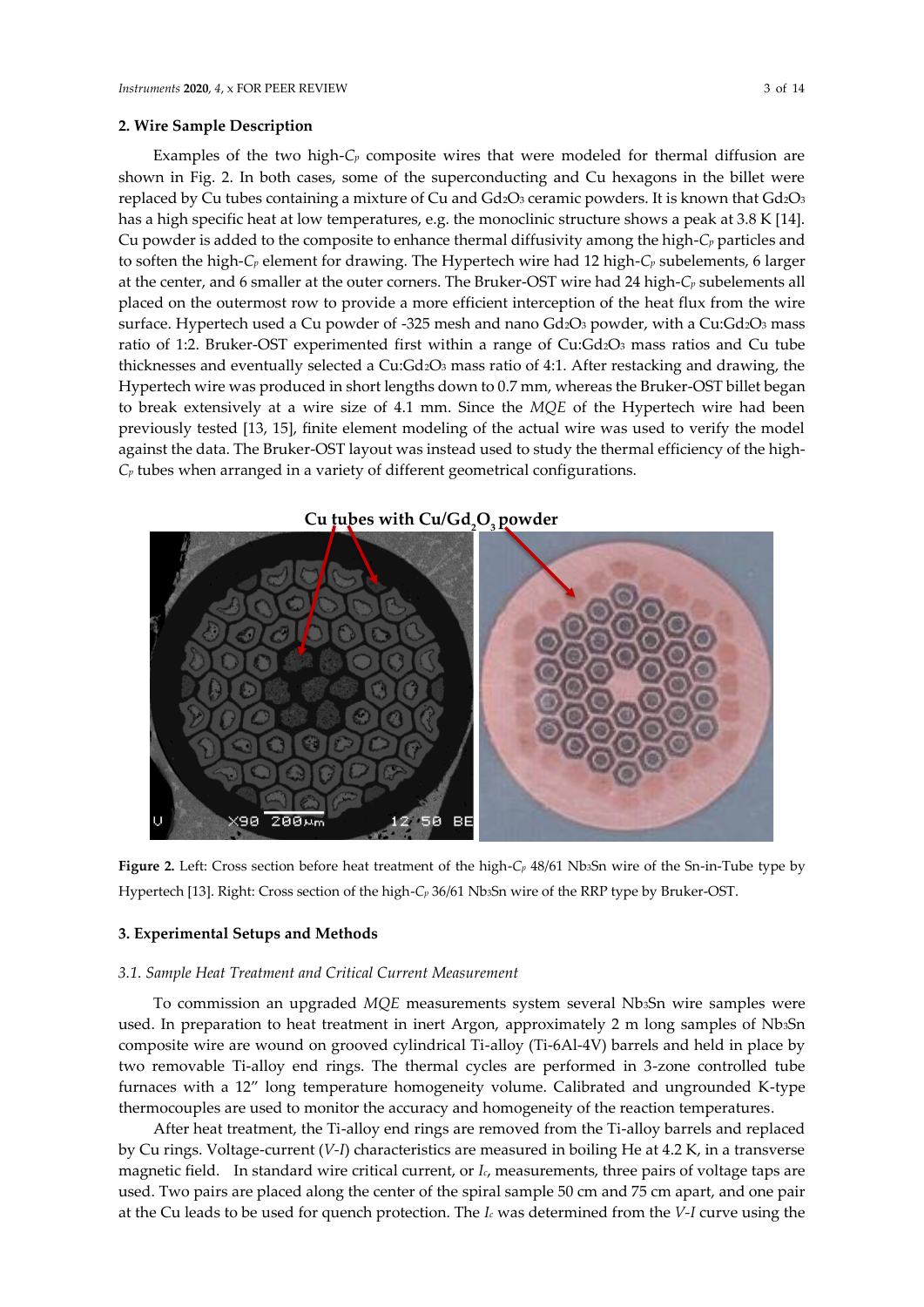electrical field criterion of 0.1 V/cm. Typical *I<sup>c</sup>* measurement uncertainties are within ±1% at 4.2 K and 12 T. The measured *I<sup>c</sup>* value is important when performing the *MQE* measurement at various normalized transport current ratios *I/Ic*.

#### *3.2 Minimum Quench Energy (MQE) Measurement and Reproducibility*

To measure the *MQE*, strain gauges are used as heaters. Strain gauges WK-09-125BT-350 from Micro-Measurements were glued to the samples using Stycast, with the gauge patterns (∼4 mm in length and ∼1.5 mm in width) centered on the wire sample and their long sides parallel to the wire axis. After curing of the Stycast, the instrumentation wires are soldered before sample and strain gauge get brushed with a thick layer (∼1 mm) of Stycast. A 200 W KEPCO power supply provides the excitation voltage to the strain gauge. Using a LabView DAQ program, a μs-long pulse output is generated from the power supply and the voltage across the strain gauge is measured. With the *I<sup>c</sup>* of the sample first measured, a constant bias current below *I<sup>c</sup>* is applied to the sample and heat pulses are fired using the strain gauge. In this study, the duration of the heat pulses was fixed at 200 μs. A separate quench protection monitored the voltage across the sample and shut down the power supply if the quench threshold was reached. By gradually increasing the pulse power (in steps of  $0.03 \mu$ ) when approaching the critical energy), the critical energy that induced a quench is defined as the *MQE* of the sample. The measurement error is given by the difference between the *MQE* achieved value and the energy provided to the heater at the previous step.

For reproducibility, the most important factor is good thermal contact between the heater and the sample. It takes some practice to develop a reliable procedure in attaching the strain gauge to the wire. Eventually, a very good reproducibility was achieved, as can be seen from Fig. 3, which shows the measured *MQE* for a few wires as a function of the normalized transport current *I/Ic*. Measurement errors as described above are shown in Figure. The 108/127 RRP wire in the plot is the standard wire used in the LHC Accelerator R&D Program (LARP), which is currently in its production phase as US HL-LHC Accelerator Upgrade Project (AUP). In addition, two samples of the same 60/61 RRP wire were flat rolled before reaction from 0.7 mm to 0.56 mm (i.e. 20% deformation) to allow for a better mounting of the strain gauge.



**Figure 3.** *MQE* as measured for a number of wires as function of the normalized transport current *I/Ic*.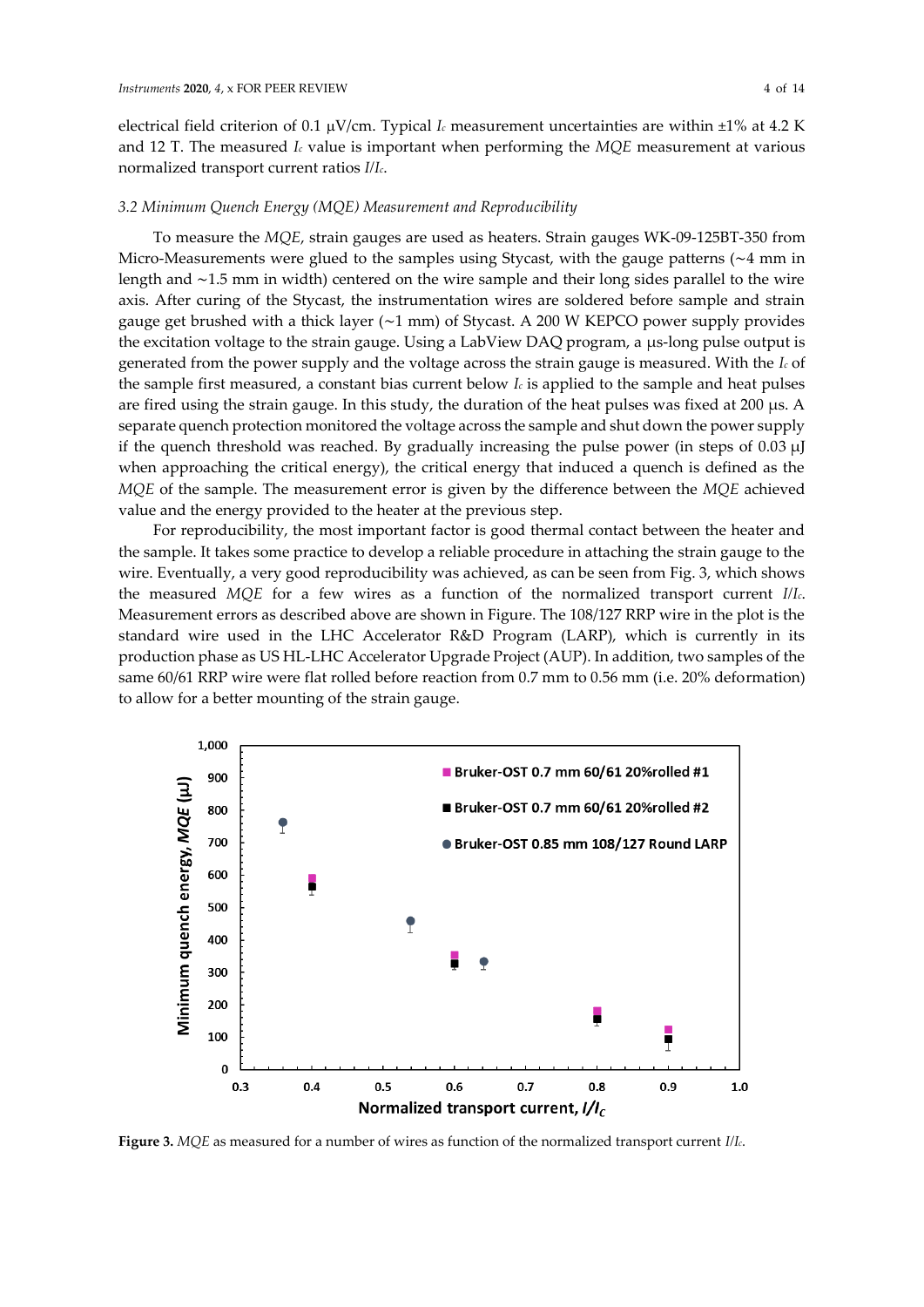# **4. Finite Element Model**

#### *4.1 Quench Origin Mechanisms*

Critical current, temperature and magnetic field define a critical surface within which the superconducting state is sustained, i.e. non measurable resistivity and perfect diamagnetism. In general, a magnet operates below the critical surface, but as soon as the current is being ramped up one gets closer to the critical surface. Crossing it means that a small volume *V* switches to the normal resistive state. Power is therefore dissipated by Joule effect, leading to a temperature increase of the surrounding volume *dV*. If the temperature reached by *dV* approaches the critical temperature, then further power is dissipated, and the process keeps going by thermal diffusion. The normal zone propagates through the entire coil and the magnet quenches.

Two different quench mechanisms are defined: *conductor-limited* and *energy-deposited* quenches [16]. To distinguish between them, a conductor of known critical current *Ic(T,B)* is assumed. The maximum magnetic field seen by the conductor is a function of the current itself  $B = f(I)$ , resulting in the following implicit equation for the maximum current *Imax*:

$$
I = I_c(T_0, f(I)) \text{ at } T_0.
$$

If the quench occurs at *Imax* , then it is due to the intrinsic properties of the conductor: it is a conductor limited quench. The other type of quench occurs at a current *I* lower than *Imax (T0)*, once that the temperature raises to  $T_0 + \Delta T$  in a volume  $dV$  of the coil, such that

$$
I \geq I_c(T_0, f(I)).
$$

These quenches are energy-deposited since they take place because of an energy deposit. Hence, in conductor-limited quenches the critical surface is crossed because of a current increase, whereas in the energy-deposited quenches the critical surface is crossed due to a local temperature increase. In the following, we will consider only the latter since they are the cause of magnet training. Furthermore, the magnetic field *B* will be assumed to be just the external field provided by the solenoidal experimental setup.

#### *4.2 Materials' Properties*

The Finite Element Model (FEM) of heat diffusion in Nb3Sn wires was made using ANSYS Mechanical APDL®. With material properties dependent on temperature, the ANSYS model is nonlinear, and iterative algorithms are required to obtain a solution with the desired accuracy [17]. Standard and high-*C<sup>p</sup>* wires by Hypertech and Bruker-OST were modeled in 2-D as depicted in Fig. 4. The reference system is assumed to be centered at the wire center, with the *x* and *y* axes as shown in Figure. Half of the wire geometry was modeled because of symmetry with respect to the *y* direction. The normal wire is surrounded by the Stycast, which acts as a thermal insulator, whereas the Nb<sub>3</sub>Sn subelements are embedded in a Cu matrix. The wire is not at the center of the Stycast to better represent the experimental setup. Since the wires are modeled after undergoing the thermal cycle, the Nb3Sn hexagons contain bronze, rather than Sn.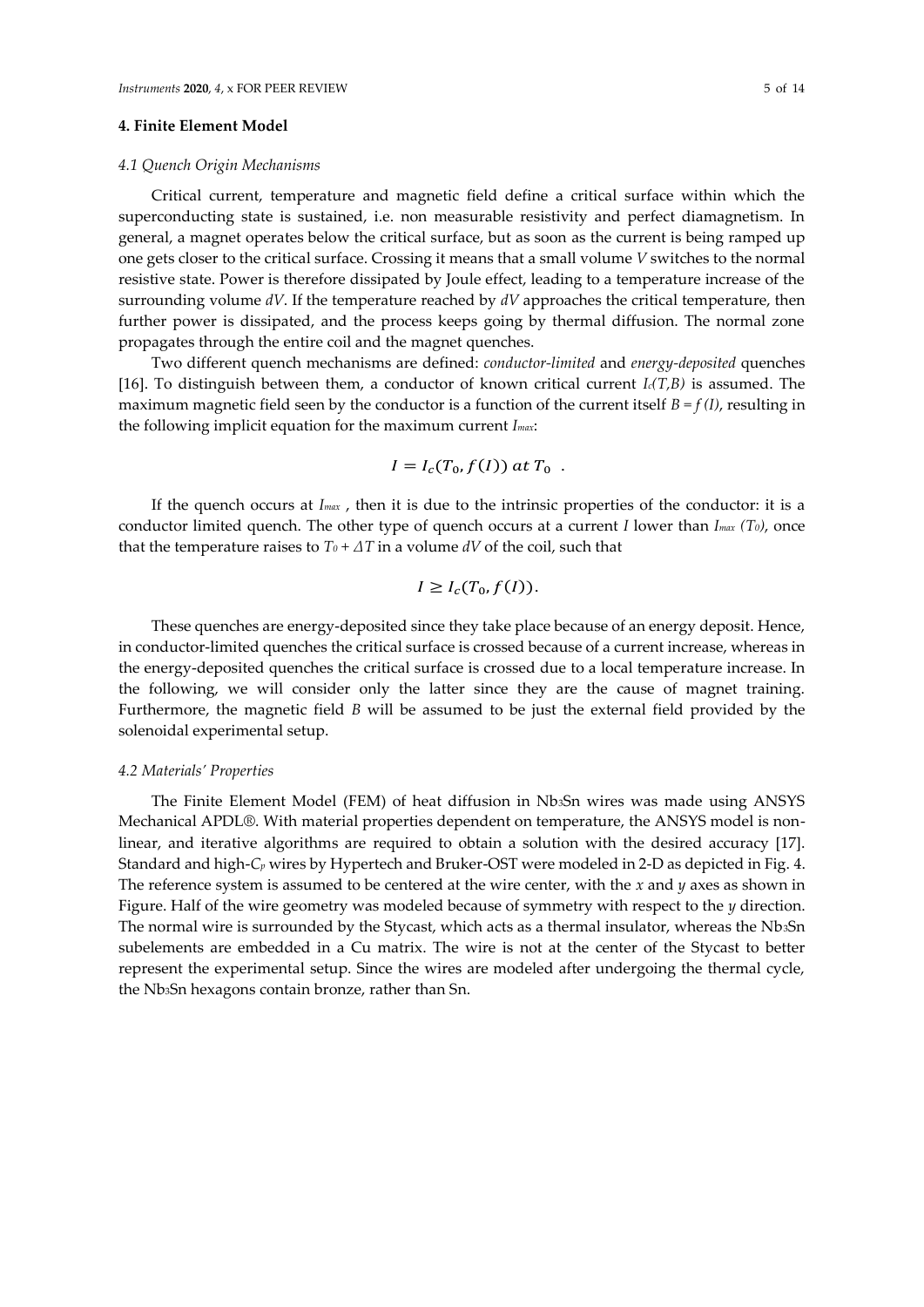

**Figure 4.** Left: Geometrical model used for standard 54/61 wire by Hypertech, compared with a cross section of the latter. Center: Geometrical model used for high-*C<sup>p</sup>* 48/61 wire by Hypertech, compared with a cross section of the latter. Right: Geometrical model used for standard 60/61 wire by Bruker-OST.

|                  |               | Nb <sub>3</sub> Sn             | Cu                             |            |               | Bronze (Sn wt%=5.46)           |
|------------------|---------------|--------------------------------|--------------------------------|------------|---------------|--------------------------------|
|                  |               | $[d = 8400 \text{ kg m}^{-3}]$ | $[d = 8960 \text{ kg m}^{-3}]$ |            |               | $[d = 8850 \text{ kg m}^{-3}]$ |
| $\boldsymbol{T}$ | $\kappa$ [19] | $C_p$ [20]                     | $\kappa$ [20]                  | $C_p$ [20] | $\kappa$ [21] | $C_p$ [21]                     |
| 4 K              | 174           | 0.41                           | 158                            | 0.091      | 1.9           | 0.129                          |
| 6 K              | 237           | 0.94                           | 237                            | 0.226      | 2.9           | 0.194                          |
| 8 K              | 308           | 1.85                           | 315                            | 0.470      | 3.9           | 0.387                          |
| 10 K             | 320           | 3.27                           | 394                            | 0.856      | 4.9           | 0.968                          |
|                  |               | <b>Stycast</b>                 | $Gd_2O_3$                      |            |               |                                |
|                  |               | $[d = 2400 \text{ kg m}^{-3}]$ | $[d = 7410 \text{ kg m}^{-3}]$ |            |               |                                |
| $\boldsymbol{T}$ | $\kappa$ [22] | $C_p$ [23]                     | $\kappa$ [24]                  | $C_p$ [18] |               |                                |
| 4 K              | 0.07          | 0.44                           | 6.2                            | 22         |               |                                |
| 6 K              | 0.11          | 1.70                           | 6.2                            | 27         |               |                                |
| $8\ {\rm K}$     | 0.15          | 3.70                           | 6.2                            | 29         |               |                                |
| 10 K             | 0.19          | 6.20                           | 6.2                            | 29         |               |                                |

**Table 1.** Material properties: thermal conductivity *κ* [W/(m K)], specific heat *C<sup>p</sup>* [J (kg K)] and density *d*.

The chosen material properties as a function of temperature are detailed in Table 1. The Nb3Sn properties in the Table refer to the superconducting state. The effect of the applied magnetic field, *B*=12 T, is considered only for the Cu thermal conductivity and for the Gd<sub>2</sub>O<sub>3</sub> specific heat, as shown in Fig. 5. All the Gd2O3 properties have been mixed with those of Cu to consider the powder mixture. The standard linear rule of mixture was used, with a Cu to Gd2O3 ratio of 1:2. It is interesting to notice in Fig. 5 that the peaking behavior of the specific heat is lost as magnetic fields are applied [18]. Nonetheless, the specific heat of Gd2O3 remains sufficiently high as experimental results show.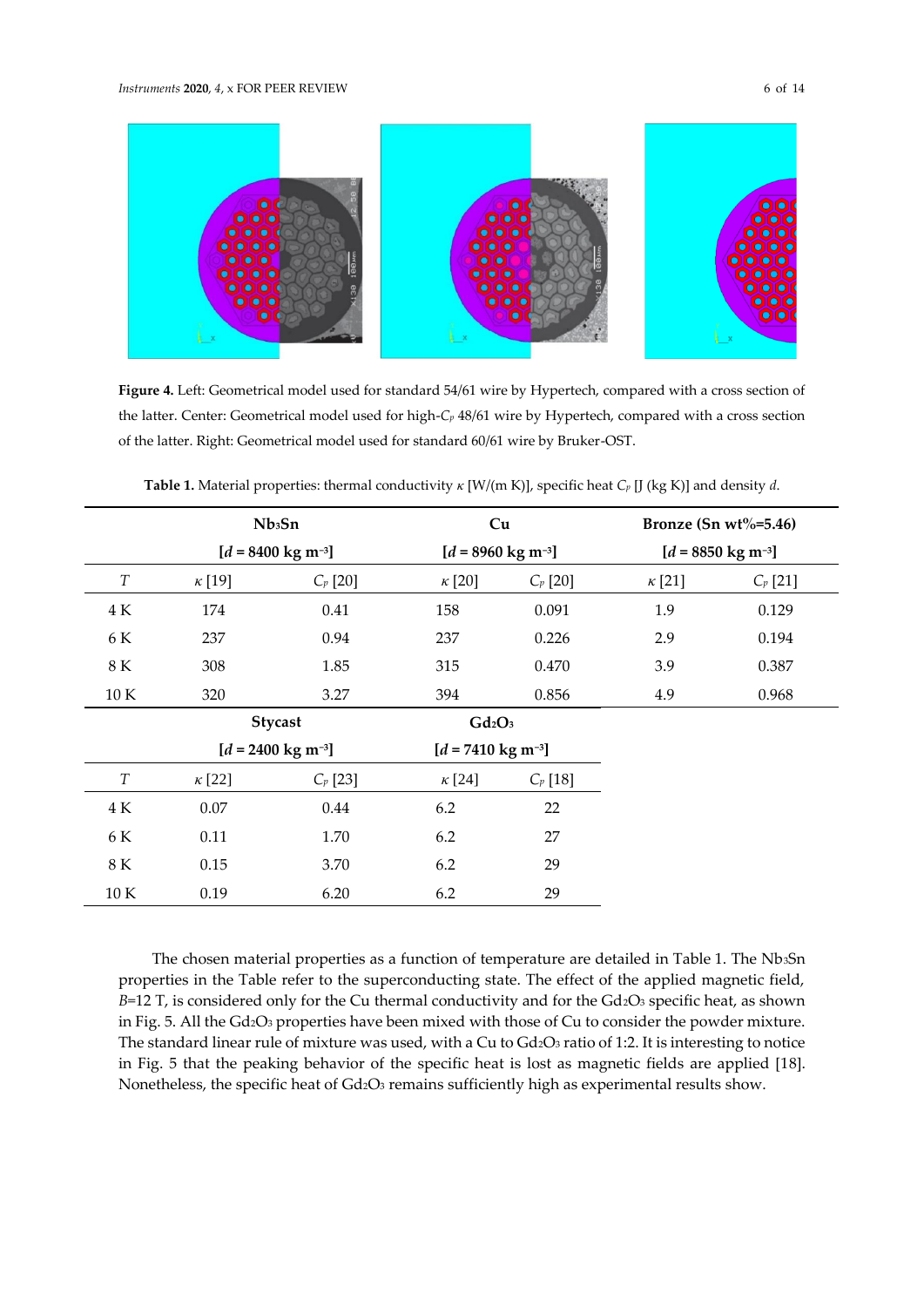

**Figure 5.** Measured specific heat of Gd2O<sup>3</sup> [18].

# *4.3 Wire Geometries*

As mentioned in Section 2, Hypertech and Bruker-OST standard and high-*C<sup>p</sup>* wires were modeled. The FEM model was first checked against measurements of the modeled Hypertech wires. Once the model's prediction capability was verified, it was applied to several different high-*C<sup>p</sup>* subelement layouts in the Bruker-OST wire.

### 4.3.1. Hypertech Wires

For the standard and high-*C<sup>p</sup>* wires by Hypertech in Fig. 4, left and center, the following geometrical parameters were used:

- Wire diameter  $= 0.7$  mm
- Bronze rods radius =  $Gd_2O_3$  corner subelement radius = 15  $\mu$ m
- Maximum superconducting subelement width =  $2×29$ / $\sqrt{3}$  μm
- Thickness between two sub-elements =  $10 \mu m$
- Stycast total width *Wsty* and height *Hsty* are 1.3 mm and 1.0 mm, respectively. Stycast center was displaced along *y* by *(Hsty − Rwire)/8*
- $Gd_2O_3$  central subelement radius = 23  $\mu$ m

# 4.3.2. Bruker-OST Wires

For the standard wire by Bruker-OST in Fig. 4, right, the same geometrical parameters as above were used. In this case, all the high-*C<sup>p</sup>* sub-elements have the same area as the bronze rods. In addition to the standard wire, six additional geometries were simulated:

- 6 high- $C_p$  sub-elements in the innermost row
- 6 high-*C<sup>p</sup>* sub-elements at the six outermost corners
- 24 high- $C_p$  sub-elements in the outermost row
- 24 high- $C_p$  sub-elements in the first two innermost rows and six outermost corners
- 18 high- $C_p$  sub-elements in the first two innermost rows
- 20 high-*C<sup>p</sup>* sub-elements randomly positioned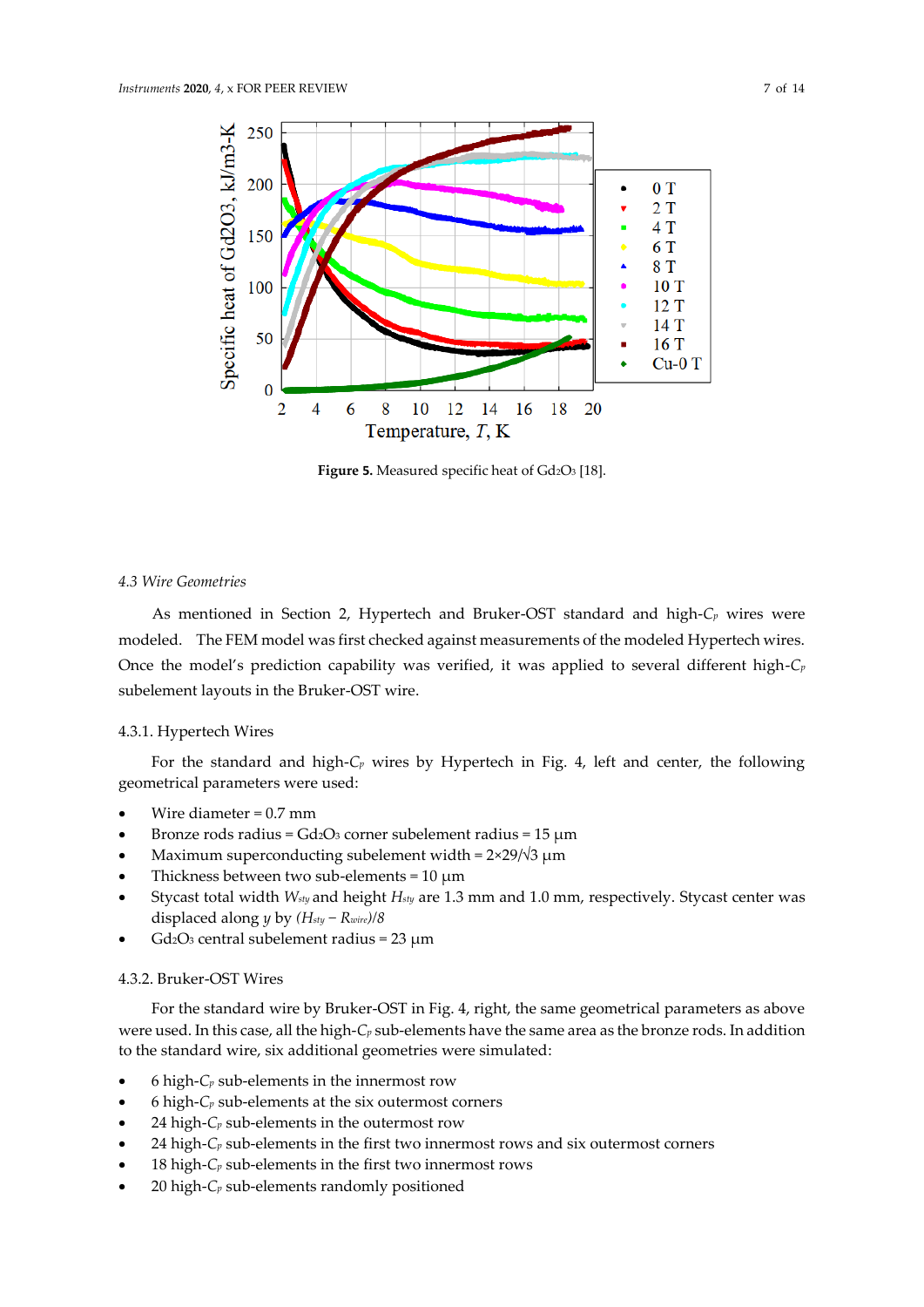#### *4.4 Thermal Analysis*

The next step was the choice of the thermal load to simulate an *MQE* experiment. In [15] a flat strain gauge was applied on top of the wire and the energy was obtained by integrating over time the dissipated power due to Joule heating in the gauge. In the 2-D FEM model, a thermal flux impinging on a circumference arc was chosen, corresponding to an angle *θ* ∈ [90°,120°]. Since we are working with half of the wire geometry, this means that the heat flux was applied to  $30^{\circ} \times 2 /360^{\circ} = 1/6$  of the wire circumference. It will be shown that the choice of *θ* changes the results by small percentages. As a boundary condition, the initial temperature is set to be  $T_0$  = 4.2 K because of the He bath, whereas at the boundaries *Tenv* = 4.2 K is kept fixed during the transient. Along *x* = 0 no boundary conditions have been applied, resulting in an adiabatic setting for ANSYS. No heat flux occurs along that line because of the symmetry. The chosen element type was PLANE55, and the mesh was sufficiently refined until no changes occurred in the second decimal digit of the wire's maximum temperature after the heat pulse.

The heat flux pulse duration was set to 200 µs and its amplitude was evaluated by dividing the input energy by two, by the pulse duration and by the area. The factor of two derives from modeling half of the wire, whereas the area is just the arc length upon which the flux is applied multiplied by a unitary length, which is the thickness dimension used by ANSYS in 2-D models [17]. The goal of the model is to obtain the *MQE* as a function of the normalized transport current *I/Ic*. However, whereas in the experimental setup the current is the input and the *MQE* is then measured at that specific current, in this FEM model their roles are exchanged. In the FEM simulation no currents are available, just the maximum temperature of the wire is. The concept used was to consider the maximum temperature, at a given input energy, as the critical temperature associated with the required critical current. An empirical relationship for the *I<sup>c</sup> (B,T)* of Nb3Sn was used [25] with the fitting parameters  $I_{ref}(\varepsilon) = 489$  A,  $T_{c0}(\varepsilon) = 16.96$  K and  $B_{c20}(\varepsilon) = 27.89$  T, leaving the strain undetermined. With this method, the critical current  $I_{c0} = I_c (12T, 4.2 K)$  was obtained, as well as the current ratio  $\tilde{I}$ *Tc*= *Ic*(12T,*Tc)*/ *Ic0* of the wire at the critical current *T<sub>c</sub>* for each heat flux pulse. For Nb3Sn at 12 T, critical temperatures of 6.3 K and 4.4 K corresponded to critical current ratios of 0.2 and 0.8, respectively.

#### *4.5 Sensitivity Analysis*

To study the sensitivity of the model with respect to the chosen material properties, the FEM was tested several times, by changing the specific heat or thermal conductivity of each material separately. Each material property was varied by ±20%. The results are summarized in Tables 2 and 3. In the Tables, 'Dev.' stands for 'Deviation'. The minimum and maximum percentage change of  $\tilde{I}_{Tc, \alpha i \neq 20\%}$ , where  $\alpha_i = \pm 20\%$  represents a material property change at all temperatures, are indicated next to the associated input *MQE* values. It resulted that for each material property change, the minimum absolute  $\tilde{I}_{\textit{Tc}}$  deviation from the original simulation occurs at the lowest MQE input value, and the maximum absolute  $\tilde{I}_{\text{Te}}$  deviation at the maximum  $MQE$  input value. It is interesting to note that variations in the Nb3Sn specific heat have the greatest impact on the standard wire final temperature, whereas for high-C<sub>*p*</sub> wires it is the Gd<sub>2</sub>O<sub>3</sub> specific heat that has the greatest impact.

Similarly, the FEM was tested also when changing the angle *θ* representing the extension of the thermal load around the wire. As detailed in Table 4, the angle was changed by up to ±20°, and the  $\tilde{I}$ <sub>*Tc*</sub> changes by less than 5%. Smaller angles result in lower current ratio values. This behavior can be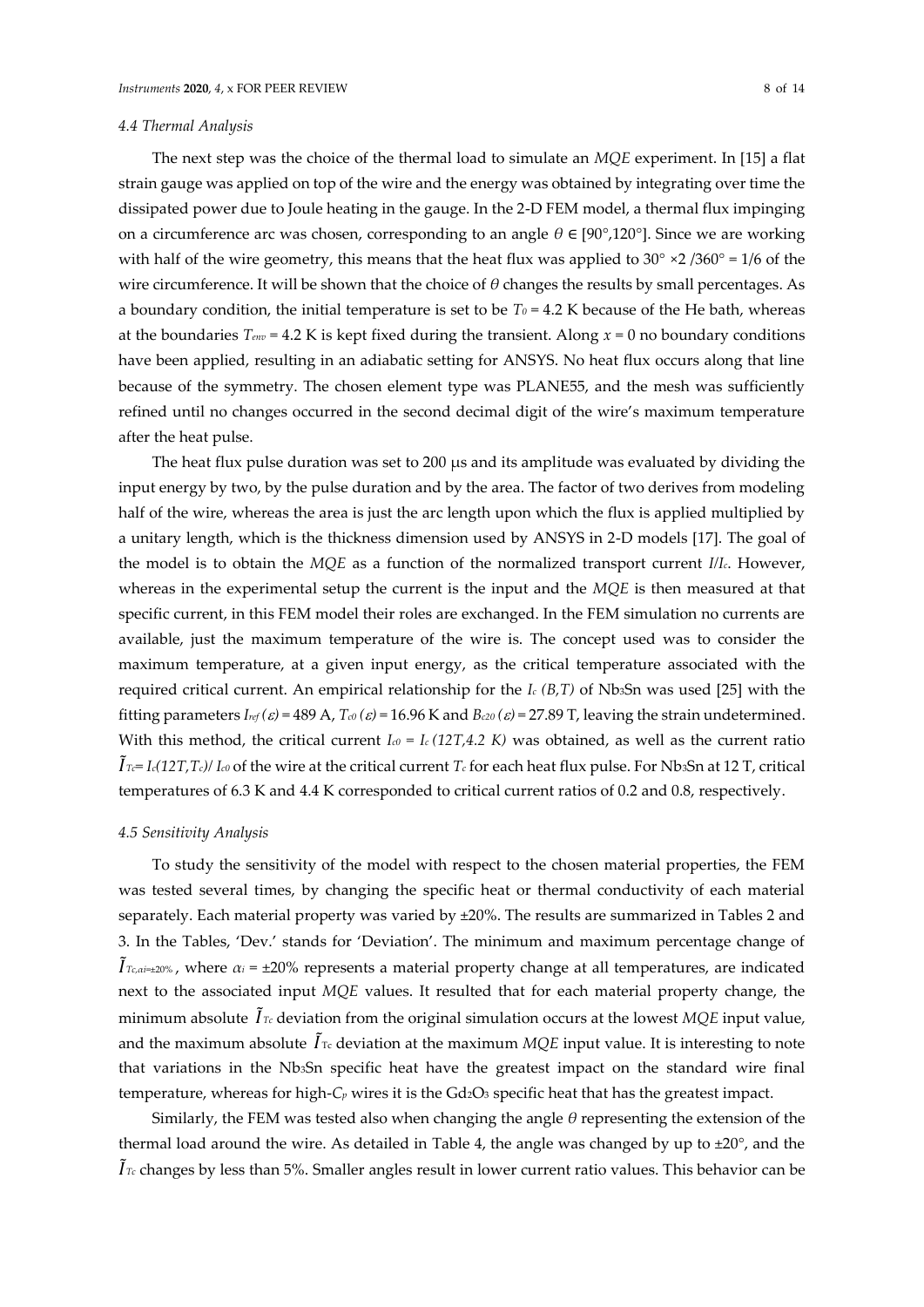explained with a reduced heat transfer surface at small angles, resulting in lower heat transfer towards the Stycast and therefore in a slightly higher increase in the wire temperature.

| Thermal conductivity                       | I/I <sub>c</sub> Min. Dev. | Min. MQE           | I/I <sub>c</sub> Max. Dev. | Max. MQE           |
|--------------------------------------------|----------------------------|--------------------|----------------------------|--------------------|
|                                            | $[\%]$                     | $[\mu]$            | $[\%]$                     | [m]                |
| Stycast: $\Delta \kappa = -20\%$           | $-1.4$                     | $3.2 \cdot 10^{2}$ | $-3.5$                     | $2.3 \cdot 10^{3}$ |
| Stycast: $\Delta \kappa = 20\%$            | 1.2                        | $3.2 \cdot 10^{2}$ | 3.3                        | $2.3 \cdot 10^{3}$ |
| Cu: $\Delta \kappa = -20\%$                | $-0.2$                     | $3.2 \cdot 10^{2}$ | $-0.6$                     | $2.3 \cdot 10^{3}$ |
| Cu: $\Delta \kappa = 20\%$                 | 0.1                        | $3.2 \cdot 10^{2}$ | 0.5                        | $2.3 \cdot 10^{3}$ |
| Nb <sub>3</sub> Sn: $\Delta \kappa$ = -20% | $-0.1$                     | $3.2 \cdot 10^{2}$ | $-0.3$                     | $2.3 \cdot 10^{3}$ |
| Nb <sub>3</sub> Sn: $\Delta \kappa = 20\%$ | 0.1                        | $3.2 \cdot 10^{2}$ | 0.2                        | $2.3 \cdot 10^{3}$ |
| Bronze: $\Delta \kappa = -20\%$            | < 0.1                      | $3.2 \cdot 10^2$   | < 0.1                      | $2.3 \cdot 10^3$   |
| Bronze: $\Delta \kappa = 20\%$             | < 0.1                      | $3.2 \cdot 10^{2}$ | < 0.1                      | $2.3 \cdot 10^{3}$ |
| Specific heat                              | I/I <sub>c</sub> Min. Dev. | Min. MQE           | I/I <sub>c</sub> Max. Dev. | Max. MQE           |
|                                            | $[\%]$                     | $[\mu]$            | $[\%]$                     | [m]                |
| Stycast: $\Delta C_p = -20\%$              | $-1.1$                     | $3.2 \cdot 10^2$   | $-3.0$                     | $2.3 \cdot 10^{3}$ |
| Stycast: $\Delta C_p = 20\%$               | 1.0                        | $3.2 \cdot 10^2$   | 2.8                        | $2.3 \cdot 10^{3}$ |
| Cu: $\Delta C_p = -20\%$                   | $-1.7$                     | $3.2 \cdot 10^{2}$ | $-4.9$                     | $2.3 \cdot 10^{3}$ |
| Cu: $\Delta C_p = 20\%$                    | 1.6                        | $3.2 \cdot 10^{2}$ | 4.8                        | $2.3 \cdot 10^{3}$ |
| Nb <sub>3</sub> Sn: $\Delta C_p = -20\%$   | $-3.7$                     | $3.2 \cdot 10^2$   | $-9.7$                     | $2.3 \cdot 10^{3}$ |
| Nb <sub>3</sub> Sn: $\Delta C_p$ = 20%     | 3.3                        | $3.2 \cdot 10^2$   | 9.3                        | $2.3 \cdot 10^{3}$ |
| Bronze: $\Delta C_p = -20\%$               | $-0.3$                     | $3.2 \cdot 10^{2}$ | $-0.8$                     | $2.3 \cdot 10^{3}$ |
|                                            |                            |                    |                            |                    |

**Table 2.** Materials' properties sensitivity in thermal simulation of standard wire.

# **5. Results and Discussion**

# *5.1 Model*

The results of the Hypertech wires' simulation are presented in Fig. 6, where they are compared with experimental data [15]. It can be appreciated that the model is conservative with respect to the experiment. However, it predicts correctly the *MQE* ratio between the high-*C<sup>p</sup>* wire and the standard one. This ratio is about 3 for both model and data. Therefore, the thermal model reproduces well the relative thermal efficiency of the high-*C<sup>p</sup>* wire when compared to the standard one. Nonetheless, the *MQE* curves from the model are lower than the acquired data. A major difference between experiment and model is the way that the heat is applied to the sample by the strain gauge. In the experiment, heat conduction occurs in all directions, whereas in the simulation the heat flux was directed towards the wire itself. Therefore, the heat required in the simulation to reach the critical temperature is lower than in the experiment.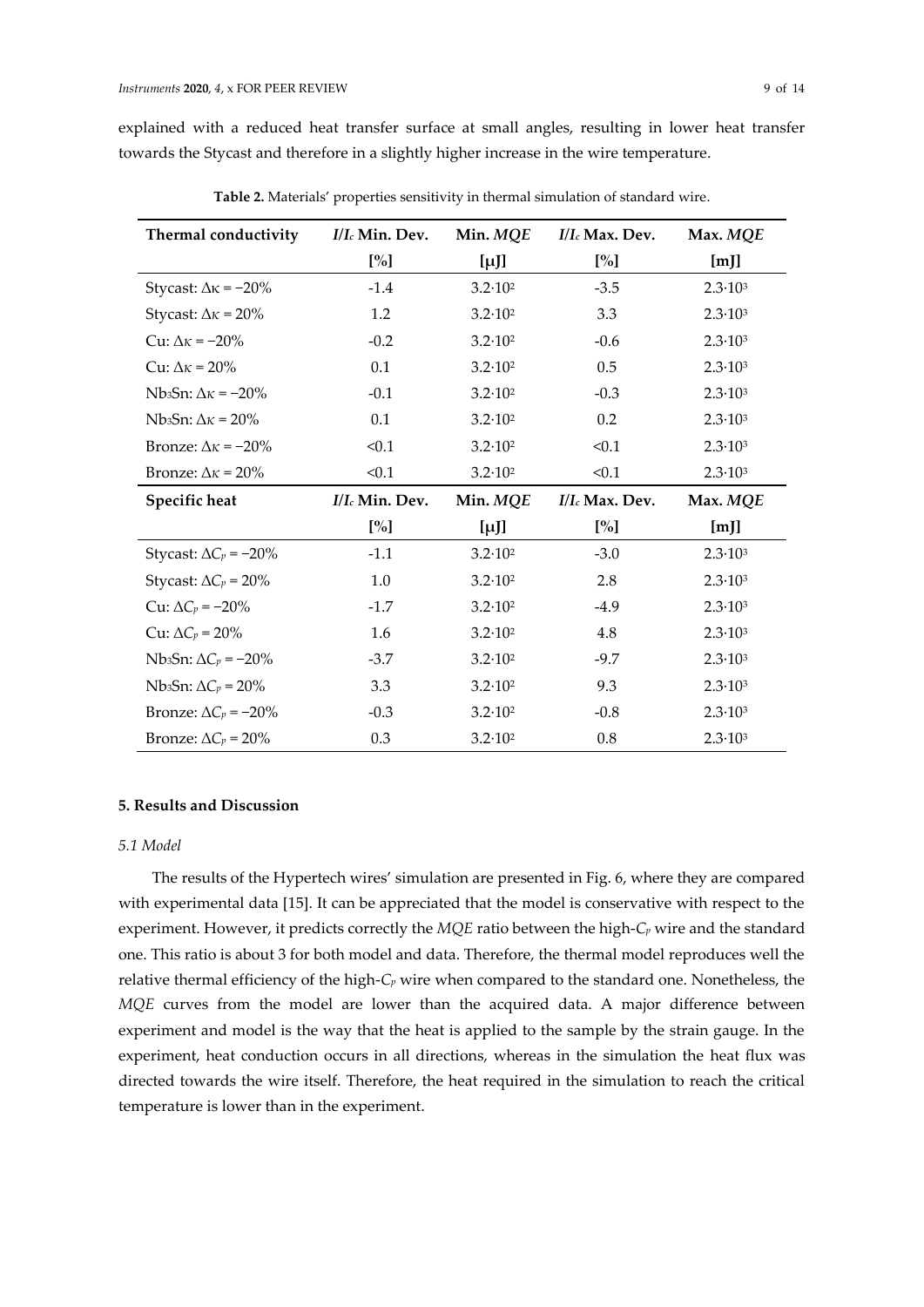| <b>Thermal conductivity</b>                              | I/I <sub>c</sub> Min. Dev. | Min. MQE           | $I/I_c$ Max. | Max. MQE           |
|----------------------------------------------------------|----------------------------|--------------------|--------------|--------------------|
|                                                          | $[\%]$                     | $[\mu]$            | Dev. $[\%]$  | [m]                |
| Stycast: $\Delta \kappa = -20\%$                         | $-0.5$                     | $8.6 \cdot 10^{2}$ | $-2.0$       | $5.2 \cdot 10^{3}$ |
| Stycast: $\Delta \kappa = 20\%$                          | 0.5                        | $8.6 \cdot 10^{2}$ | 1.9          | $5.2 \cdot 10^{3}$ |
| Cu: $\Delta \kappa = -20\%$                              | $-0.4$                     | $8.6 \cdot 10^{2}$ | $-1.5$       | $5.2 \cdot 10^3$   |
| Cu: $\Delta \kappa = 20\%$                               | 0.3                        | $8.6 \cdot 10^{2}$ | 1.1          | $5.2 \cdot 10^{3}$ |
| Nb3Sn: $\Delta \kappa = -20\%$                           | $-0.2$                     | $8.6 \cdot 10^{2}$ | $-0.6$       | $5.2 \cdot 10^3$   |
| Nb3Sn: $\Delta \kappa$ = 20%                             | 0.1                        | $8.6 \cdot 10^{2}$ | 0.5          | $5.2 \cdot 10^3$   |
| Bronze: $\Delta \kappa = -20\%$                          | < 0.1                      | $8.6 \cdot 10^{2}$ | < 0.1        | $2.3 \cdot 10^{3}$ |
| Bronze: $\Delta \kappa = 20\%$                           | < 0.1                      | $8.6 \cdot 10^{2}$ | < 0.1        | $5.2 \cdot 10^3$   |
| Gd <sub>2</sub> O <sub>3</sub> : $\Delta \kappa = -20\%$ | < 0.1                      | $8.6 \cdot 10^{2}$ | < 0.1        | $5.2 \cdot 10^3$   |
| Gd <sub>2</sub> O <sub>3</sub> : $\Delta \kappa = 20\%$  | < 0.1                      | 86.102             | $<$ 1        | 52.103             |

**Table 3.** Materials' properties sensitivity in thermal simulation of high-*C<sup>p</sup>* wire.

| DIUILLE: $\Delta K = 207$                                | SU.I              | $0.010^{-}$        | $\sim$ U.I   | $0.2 \cdot 10^{\circ}$ |  |
|----------------------------------------------------------|-------------------|--------------------|--------------|------------------------|--|
| Gd <sub>2</sub> O <sub>3</sub> : $\Delta \kappa = -20\%$ | < 0.1             | $8.6 \cdot 10^{2}$ | < 0.1        | $5.2 \cdot 10^3$       |  |
| Gd <sub>2</sub> O <sub>3</sub> : $\Delta \kappa = 20\%$  | < 0.1             | $8.6 \cdot 10^{2}$ | < 0.1        | $5.2 \cdot 10^3$       |  |
| Specific heat                                            | $I/I_c$ Min. Dev. | Min. MQE           | $I/I_c$ Max. | Max. MQE               |  |
|                                                          | $[\%]$            | $[\mu]$            | Dev. $[\%]$  | [m]                    |  |
| Stycast: $\Delta C_p = -20\%$                            | $-0.5$            | $8.6 \cdot 10^{2}$ | $-1.8$       | $5.2 \cdot 10^3$       |  |
| Stycast: $\Delta C_p = 20\%$                             | $0.4\,$           | $8.6 \cdot 10^{2}$ | 1.7          | $5.2 \cdot 10^3$       |  |
| Cu: $\Delta C_p = -20\%$                                 | $-0.7$            | $8.6 \cdot 10^{2}$ | $-3.1$       | $5.2 \cdot 10^3$       |  |
| Cu: $\Delta C_p = 20\%$                                  | 0.7               | $8.6 \cdot 10^{2}$ | 3.1          | $5.2 \cdot 10^3$       |  |
| Nb <sub>3</sub> Sn: $\Delta C_p = -20\%$                 | $-1.4$            | $8.6 \cdot 10^{2}$ | $-5.5$       | $5.2 \cdot 10^3$       |  |
| Nb <sub>3</sub> Sn: $\Delta C_p$ = 20%                   | 1.3               | $8.6 \cdot 10^{2}$ | 5.3          | $5.2 \cdot 10^3$       |  |
| Bronze: $\Delta C_p = -20\%$                             | $-0.1$            | $8.6 \cdot 10^{2}$ | $-0.4$       | $5.2 \cdot 10^3$       |  |
| Bronze: $\Delta C_p = 20\%$                              | 0.1               | $8.6 \cdot 10^{2}$ | 0.4          | $5.2 \cdot 10^3$       |  |
| Gd <sub>2</sub> O <sub>3</sub> : $\Delta C_p = -20\%$    | $-5.6$            | $8.6 \cdot 10^{2}$ | $-13$        | $5.2 \cdot 10^3$       |  |
| Gd <sub>2</sub> O <sub>3</sub> : $\Delta C_p = 20\%$     | 4.8               | $8.6 \cdot 10^{2}$ | 14           | $5.2 \cdot 10^3$       |  |

**Table 4.** Load angle sensitivity for thermal simulation. The angle refers to the FEM model, i.e. *θ* is between 0° and 180°. The original angle in simulations is 30°.

| <b>Standard wire</b>         | $I/I_c$ Min. Dev. | Min. MQE           | $I/I_c$ Max. Dev. | Max. MQE           |
|------------------------------|-------------------|--------------------|-------------------|--------------------|
|                              | $[\%]$            | $[\mu]$            | $[\%]$            | [m]                |
| $\Delta\theta = -20^{\circ}$ | $-0.5$            | $3.2 \cdot 10^2$   | $-2.0$            | $2.3 \cdot 10^{3}$ |
| $\Delta\theta = -10^{\circ}$ | $-0.1$            | $3.2 \cdot 10^2$   | $-0.6$            | $2.3 \cdot 10^{3}$ |
| $\Delta\theta = 10^{\circ}$  | 0.1               | $3.2 \cdot 10^2$   | 0.6               | $2.3 \cdot 10^{3}$ |
| $\Delta\theta = 20^{\circ}$  | 0.3               | $3.2 \cdot 10^2$   | 1.1               | $2.3 \cdot 10^{3}$ |
| High- $C_p$ wire             |                   |                    |                   |                    |
|                              | $I/I_c$ Min. Dev. | Min. MQE           | $I/I_c$ Max. Dev. | Max. MQE           |
|                              | [%]               | $[\mu]$            | [%]               | [m]                |
| $\Delta\theta = -20^{\circ}$ | $-1.3$            | $8.6 \cdot 10^{2}$ | $-4.6$            | $5.2 \cdot 10^3$   |
| $\Delta\theta = -10^{\circ}$ | $-0.5$            | $8.6 \cdot 10^{2}$ | $-1.8$            | $5.2 \cdot 10^3$   |
| $\Delta\theta = 10^{\circ}$  | 0.4               | $8.6 \cdot 10^{2}$ | 1.4               | $5.2 \cdot 10^3$   |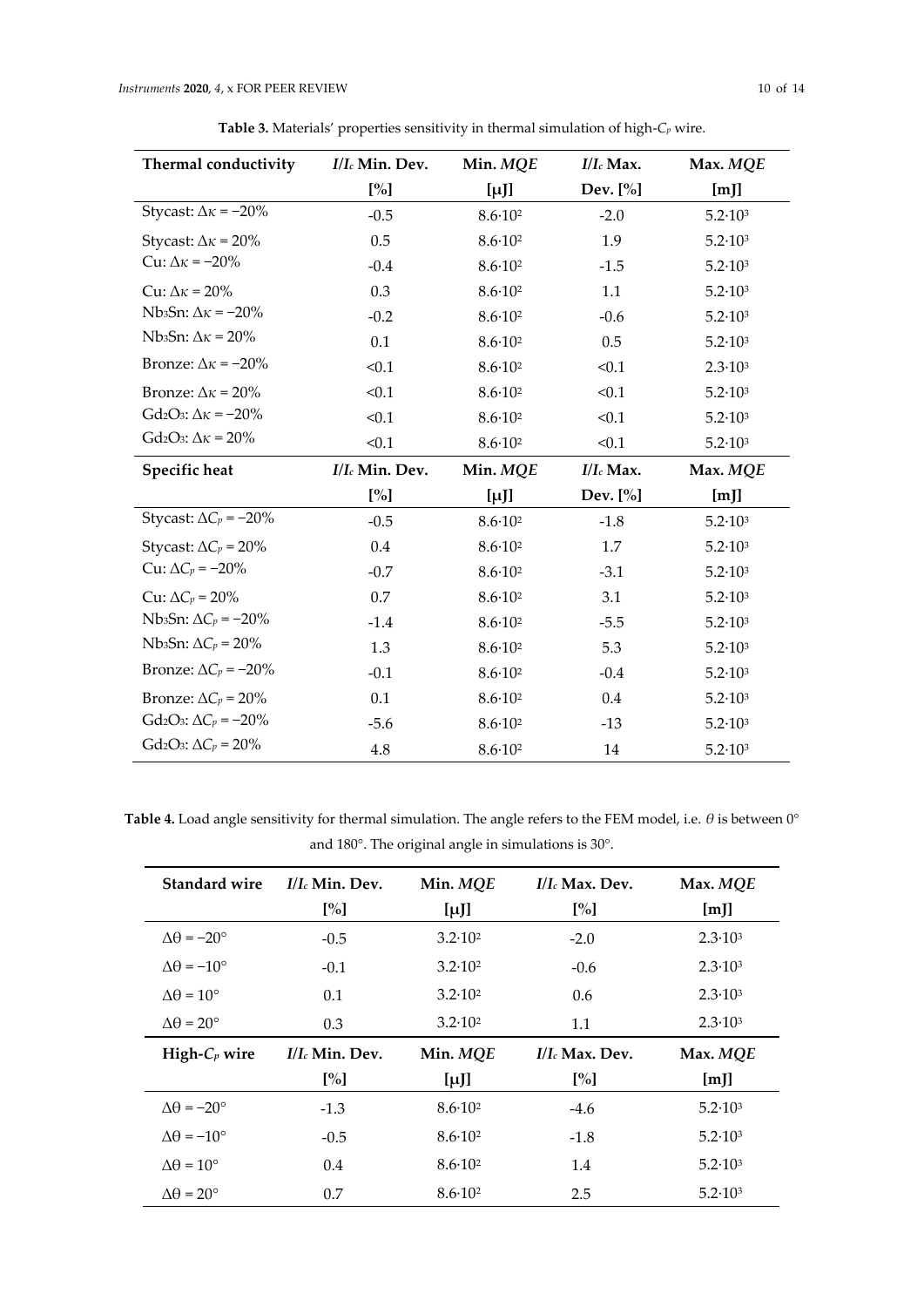For the absolute predictive model, also the minimum propagation zone (*MPZ*) should be considered. Indeed, an energy deposited quench occurs only if the local increase in temperature grows beyond a given volume *V<sup>0</sup>* inside the wire. A 1-D treatment of the problem can be found in [26]. From a qualitative point of view, since the strain gauge was ∼ 4 mm long while in the ANSYS model unitary thickness is assumed, the required heat in the laboratory would be higher considering the *MPZ* effect.

Once the model's relative prediction capability was verified, it was applied to a number of different high-*C<sup>p</sup>* subelement layouts in the Bruker-OST wire. The results of the *MQE* simulations for the various Bruker-OST wire geometries are presented in Fig. 7. It is important to outline that two pairs of curves having the same number of high-*C<sup>p</sup>* subelements overlap each other. The first overlapping is for a total number of 6 high-*C<sup>p</sup>* subelements, and the other occurs in the case of 24 total high-*C<sup>p</sup>* subelements. Hence, these FEM simulations have shown that the quantity of these high-*C<sup>p</sup>* components has a much greater impact on their desired thermal effect than their location. The curves having the high-*C<sup>p</sup>* components far from the wire center are slightly more efficient. Nonetheless, it appears that the mechanical feasibility of high-*C<sup>p</sup>* composite wires decreases the further away from the billet center these brittle tubes are inserted in the billet. Thus, the simulations have shown that it is possible to develop new structures without worrying about thermal efficiency if the number of high-*C<sup>p</sup>* subelements is sufficiently high.



**Figure 6.** Comparison between *MQE* simulations and experimental data [15] for Hypertech wires.

## *5.2 Experiment*

To verify the model against additional experimental data, a 0.85 mm Bruker-OST LARP standard wire was wrapped with a 10 mm wide and 64 µm thick Cu/Gd2O<sub>3</sub> tape before heat treatment. *MQE* results, measured and simulated, are shown in Fig. 8 as a function of normalized transport current for the LARP-type wire bare and wrapped with the tapes. Results are comparable with the *MQE* achieved for the high-*C<sup>p</sup>* Hypertech wire.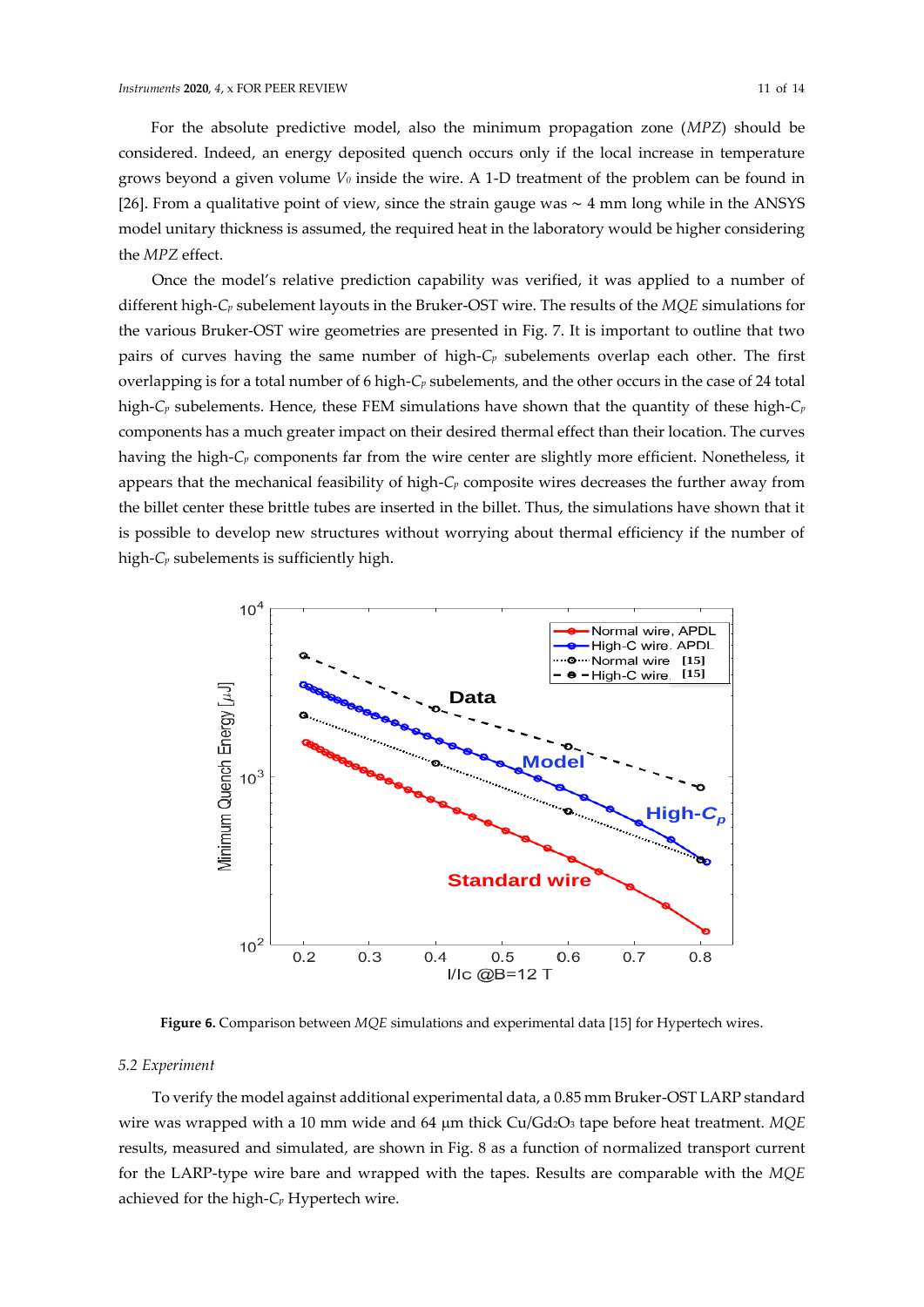Several 2-D FEM thermal models were developed to study the *MQE* of Nb3Sn composite superconducting wires. The developed thermal model was verified with experimental data. It was found that the position of the high-specific heat subelements has a negligible effect on the thermal efficiency of the wire. The quantity of high-specific heat subelements, i.e. the fraction of crosssectional area occupied by these subelements, is more important against thermal perturbation. This result offers greater freedom for the development of new high-*C<sup>p</sup>* composite wires and their mechanical feasibility.



**Figure 7.** Thermal simulation of Bruker geometry with different high-*C<sup>p</sup>* subelements location and quantity.



**Figure 8.** Comparison of *MQE* between high-*C<sup>p</sup>* material in tape form and with high-*C<sup>p</sup>* subelements within the strand geometry.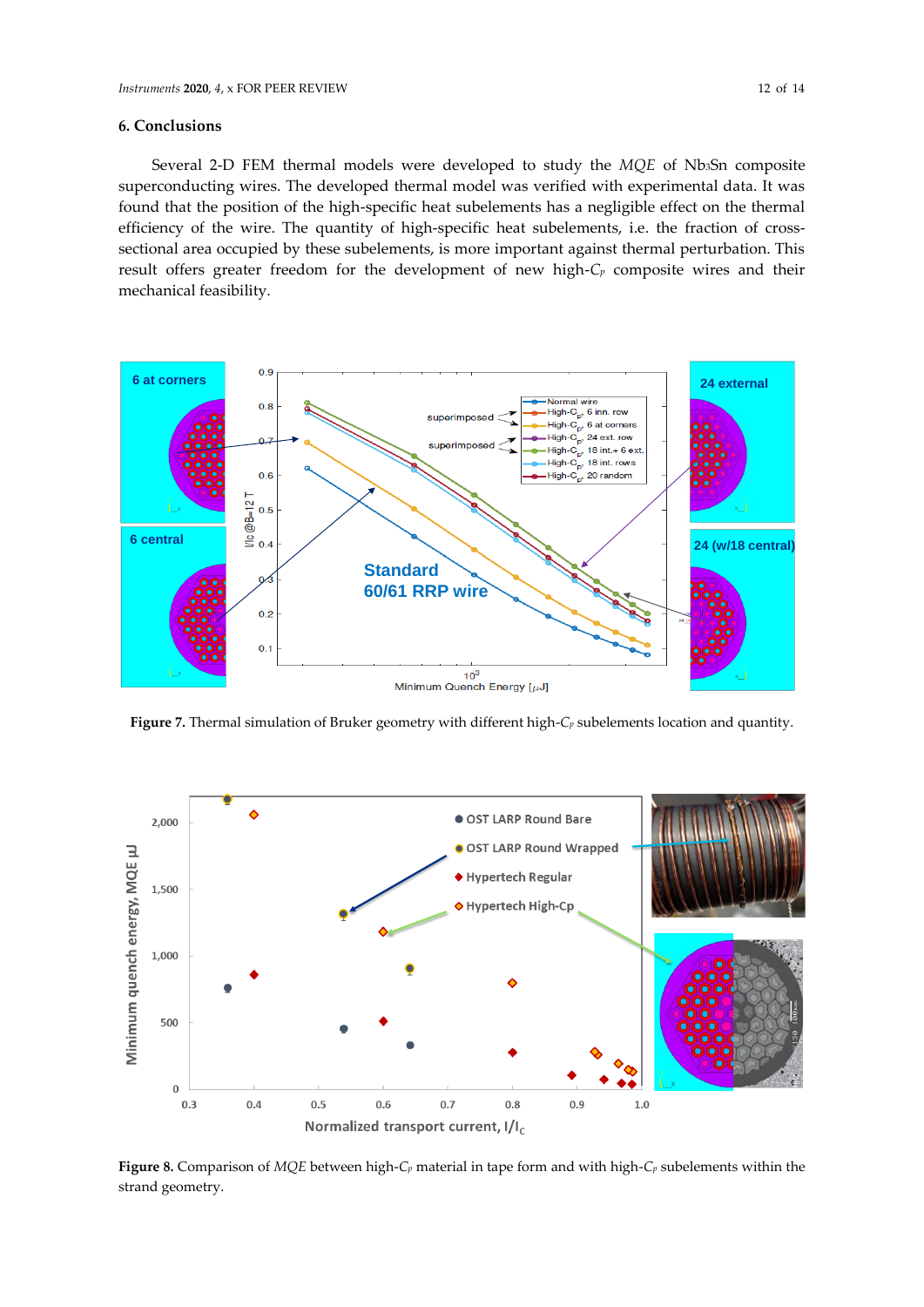**Funding:** This work was supported in part by Fermi Research Alliance, LLC, under Contract no. DE-AC02- 07CH11359 with the U.S. Department and by the US-MDP.

**Acknowledgments:** The authors thank the U.S. MDP collaboration and the Fermilab Summer School of the University of Pisa.

# **References**

- 1. "The U.S. Magnet Development Program Plan," U.S. Department of Energy, Office of Science, June 2016.
- 2. "Nb3Sn Accelerator Magnets designs, technologies, and performance," editors D. Schoerling and A.V. Zlobin, ISBN 978-3-030-16117-0, Springer, 2019.
- 3. Ezio Todesco et al., "Progress on HL-LHC Nb3Sn Magnets," IEEE Trans. on Appl. Supercond., Vol. 28, Issue 4, June 2018, 4008809.
- 4. I. Kesgin et al., "Development of Short-Period Nb3Sn Superconducting Planar Undulator," I. Kesgin et al., IEEE Trans. on Appl. Supercond., vol. 29, No. 5, ASN 4100504, Aug. 2019.
- 5. I. Kesgin, M. Kasa, Q. Hasse, Yu. Ivanyushenkov, Y. Shiroyanagi, J. Fuerst, E. Gluskin (ANL) A.V. Zlobin, E. Barzi, D. Turrioni (FNAL), "Fabrication and Testing of 10-Pole Short-Period Nb3Sn Superconducting Undulator Magnets," IEEE Transactions on Applied Superconductivity, Volume 30, Issue 4, 2020, 10.1109/TASC.2020.2967686.
- 6. S. Stoynev, K. Riemer, A. V. Zlobin, G. Ambrosio, P. Ferracin, G.L. Sabbi and P. Wanderer, "Analysis of Nb3Sn Accelerator Magnet Training," IEEE Trans. on Appl. Supercond., Vol. 29, Issue 5, August 2019, 4001206.
- 7. R. Hancox, "Enthalpy stabilized superconducting magnets," IEEE Trans. Magn., vol. MAG-4, no. 3, pp. 486–488, Sep. 1968.
- 8. Alekseev P A et al., "Experimental evidence of considerable stability increase in superconducting windings with extremely high specific heat substances," 2004 Cryogenics 44 763-6.
- 9. Alekseev P A et al., "Influence of heat capacity substances doping on quench currents of fast ramped superconducting oval windings," 2004 Cryogenics 46 252-7.
- 10. M. B. Field et al., "Optimizing conductors for high field applications," IEEE Trans. Appl. Supercond, vol. 24, no. 3, p. 6001105, Jun. 2014.
- 11. X. Peng, E. Gregory, M. Tomsic et al., "Strain and Magnetization Properties of High Subelement Count Tube-type Nb3Sn Strands," IEEE Trans. Appl. Supercond, Vol. 21, No. 3, pp. 2559-2562, (2011).
- 12. E. Barzi and A. V. Zlobin, "Research and Development of Nb3Sn Wires and Cables for High-Field Accelerator Magnets," IEEE Transactions on Nuclear Science, vol. 63, no. 2, pp. 783-803, April 2016.
- 13. X Xu, P Li, A V Zlobin and X Peng, "Improvement of stability of Nb3Sn superconductors by introducing high specific heat substances," Supercond. Sci. Technol. 31 (2018) 03LT02.
- 14. R W Hill et al 1983 *J. Phys. C: Solid State Phys. 16 2871.*
- 15. X. Xu, A. V. Zlobin, X. Peng and P. Li, "Development and Study of Nb3Sn Wires With High Specific Heat," in IEEE Transactions on Applied Superconductivity, vol. 29, no. 5, Aug. 2019, Art no. 6000404.
- 16. A. Devred, "Quench Origins," KEK Report 89-25, March 1990.
- 17. M. K. Thompson and J. M. T., "ANSYS Mechanical APDL for Finite Element Analysis," 1st edition, Butterworth-Heinemann, 2017.
- 18. X. Xu, A. V. Zlobin, E. Barzi Fermilab; C. Buehler, M. Field, B. Sailer, M. Wanior, H. Miao Bruker EST; C. Tarantini – Florida State University. "Enhancing specific heat of Nb3Sn conductors to improve stability and reduce training". Presented at CEC-ICMC 2019.
- 19. Bonura, M., and C. Senatore. "Thermal Conductivity of Industrial Nb3Sn Wires Fabricated by Various Techniques," IEEE Transactions on Applied Superconductivity 23.3 (2013): 6000404. Crossref. Web.
- 20. G. Manfreda, C. Barbagallo, "Review of ROXIE's Material Properties Database for Quench Simulation," CERN, Magnets, Superconductors and Cryostats TE-MSC Internal Note 2018-1178007.
- 21. N.J. Simon, E.S. Drexler and R.P. Reed, "Properties of Copper and Copper Alloys at Cryogenic Temperatures," NIST Monography 177, Ed.1992.
- 22. F. Rondeaux, Ph. Bredy and J.M. Rey, "Thermal Conductivity Measurements of Epoxy Systems at Low Temperatures", I-01C-02, Poster presented at Cryogenic Engineering Conference (CEC), July 16-20, 2001 Madison, Wisconsin, USA.
- 23. Swenson, C.A., "Linear thermal expansivity (1.5–300 K) and heat capacity (1.2–90 K) of Stycast 2850FT," Review of Scientific Instruments, 1997.